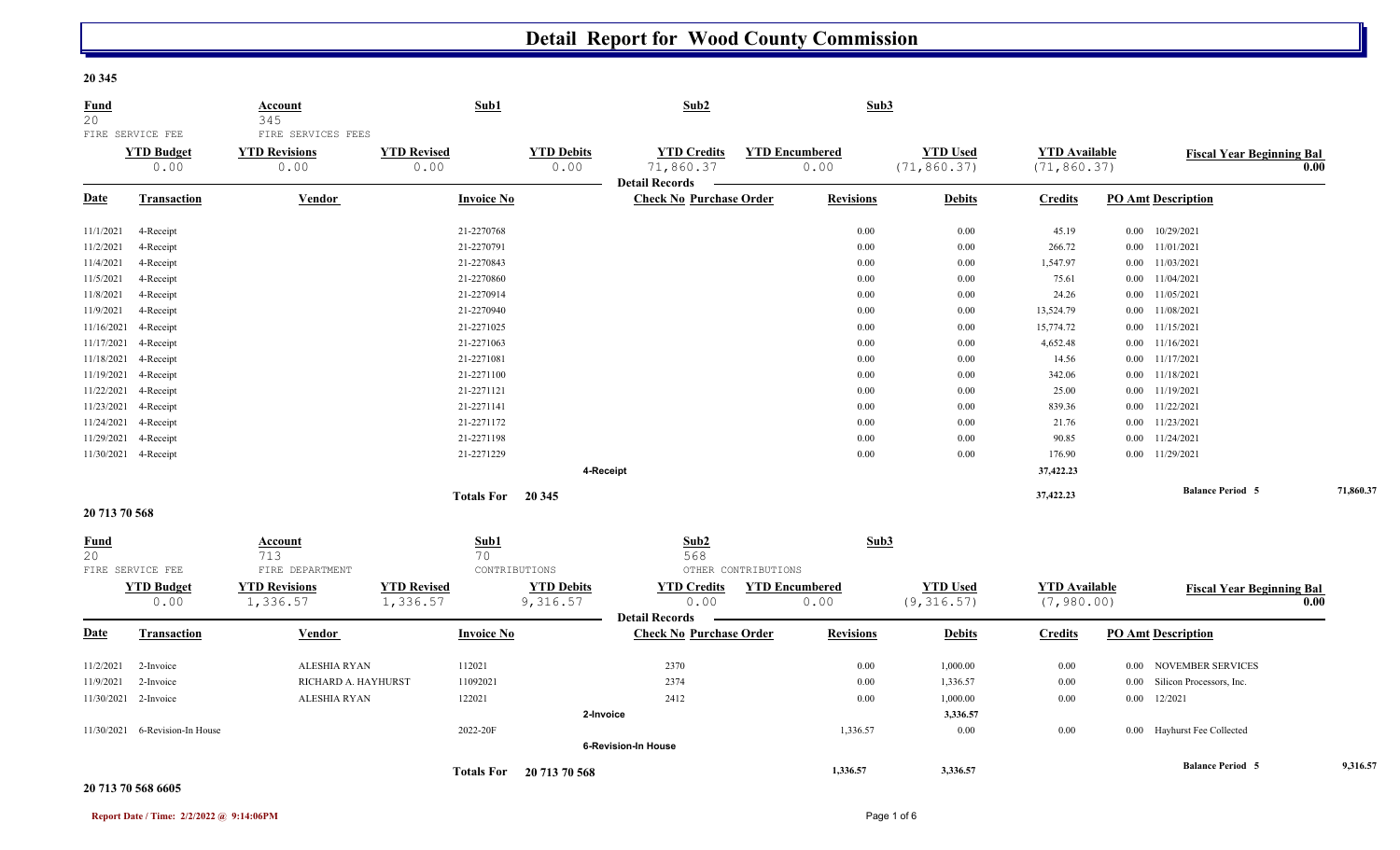| Fund<br>20  |                                                     | Account<br>713                                      |                                    | Sub1<br>70        |                                                 | Sub <sub>2</sub><br>568                                 |                                              | Sub3<br>6605     |                                                               |                                    |          |                                        |           |
|-------------|-----------------------------------------------------|-----------------------------------------------------|------------------------------------|-------------------|-------------------------------------------------|---------------------------------------------------------|----------------------------------------------|------------------|---------------------------------------------------------------|------------------------------------|----------|----------------------------------------|-----------|
|             | FIRE SERVICE FEE<br><b>YTD Budget</b><br>211,168.42 | FIRE DEPARTMENT<br><b>YTD Revisions</b><br>8,624.49 | <b>YTD Revised</b><br>219,792.91   |                   | CONTRIBUTIONS<br><b>YTD Debits</b><br>29,666.41 | <b>YTD Credits</b><br>0.00                              | OTHER CONTRIBUTIONS<br><b>YTD Encumbered</b> | 0.00             | MINERAL WELLS FIRE DEPART<br><b>YTD Used</b><br>(29, 666, 41) | <b>YTD Available</b><br>190,126.50 |          | <b>Fiscal Year Beginning Bal</b>       | 0.00      |
| <u>Date</u> | <b>Transaction</b>                                  | Vendor                                              |                                    | <b>Invoice No</b> |                                                 | <b>Detail Records</b><br><b>Check No Purchase Order</b> |                                              | <b>Revisions</b> | <b>Debits</b>                                                 | <b>Credits</b>                     |          | <b>PO Amt Description</b>              |           |
|             | 11/30/2021 2-Invoice                                |                                                     | ATLANTIC EMERGENCY SOLUTI 3207EW   |                   |                                                 | 2403                                                    |                                              | 0.00             | 750.00                                                        | 0.00                               |          | 0.00 ACCT NO 71433                     |           |
| 11/30/2021  | 2-Invoice                                           |                                                     | ATLANTIC EMERGENCY SOLUTI 11507MC  |                   |                                                 | 2403                                                    |                                              | 0.00             | 850.00                                                        | 0.00                               |          | 0.00 CUST NO 71433                     |           |
| 11/30/2021  | 2-Invoice                                           |                                                     | ATLANTIC EMERGENCY SOLUTI 10821SSB |                   |                                                 | 2403                                                    |                                              | 0.00             | 1,092.00                                                      | 0.00                               |          | 0.00 CUST NO 71433                     |           |
|             | 11/30/2021 2-Invoice                                |                                                     | EMERGENCY MEDICAL PRODUC 11012021  |                   |                                                 | 2405                                                    |                                              | 0.00             | 327.17                                                        | 0.00                               | $0.00\,$ | <b>ACCT 84302</b>                      |           |
|             | 11/30/2021 2-Invoice                                | MILLER & MILLER A.C.                                |                                    | 12043             |                                                 | 2410                                                    |                                              | 0.00             | 800.00                                                        | 0.00                               | $0.00\,$ | 2020 POST G/L, ADJUST, PREPARE RETURNS |           |
|             |                                                     |                                                     |                                    |                   | 2-Invoice                                       |                                                         |                                              |                  | 3,819.17                                                      |                                    |          |                                        |           |
|             | 11/30/2021 6-Revision-In House                      |                                                     |                                    | 2022-20F          |                                                 |                                                         |                                              | 4,893.16         | 0.00                                                          | 0.00                               |          | 0.00 November Collections              |           |
|             |                                                     |                                                     |                                    |                   |                                                 | <b>6-Revision-In House</b>                              |                                              |                  |                                                               |                                    |          |                                        |           |
|             |                                                     |                                                     |                                    | <b>Totals For</b> | 20 713 70 568 6605                              |                                                         |                                              | 4,893.16         | 3,819.17                                                      |                                    |          | <b>Balance Period 5</b>                | 29,666.41 |
|             | 20 713 70 568 6606                                  |                                                     |                                    |                   |                                                 |                                                         |                                              |                  |                                                               |                                    |          |                                        |           |
| <b>Fund</b> |                                                     | <b>Account</b>                                      |                                    | Sub1              |                                                 | Sub2                                                    |                                              | Sub3             |                                                               |                                    |          |                                        |           |
| 20          |                                                     | 713                                                 |                                    | 70                |                                                 | 568                                                     |                                              | 6606             |                                                               |                                    |          |                                        |           |
|             | FIRE SERVICE FEE                                    | FIRE DEPARTMENT                                     |                                    | CONTRIBUTIONS     |                                                 |                                                         | OTHER CONTRIBUTIONS                          |                  | POND CREEK VOL FIRE DEPT                                      |                                    |          |                                        |           |
|             | <b>YTD Budget</b>                                   | <b>YTD Revisions</b>                                | <b>YTD Revised</b>                 |                   | <b>YTD Debits</b>                               | <b>YTD Credits</b>                                      | <b>YTD Encumbered</b>                        |                  | <b>YTD Used</b>                                               | <b>YTD</b> Available               |          | <b>Fiscal Year Beginning Bal</b>       |           |
|             | 91,408.04                                           | 1,111.38                                            | 92,519.42                          |                   | 69,821.35                                       | 0.00                                                    |                                              | 0.00             | (69, 821.35)                                                  | 22,698.07                          |          |                                        | 0.00      |
| <u>Date</u> | <b>Transaction</b>                                  | Vendor                                              |                                    | <b>Invoice No</b> |                                                 | <b>Detail Records</b><br><b>Check No Purchase Order</b> |                                              | <b>Revisions</b> | <b>Debits</b>                                                 | <b>Credits</b>                     |          | <b>PO Amt Description</b>              |           |
|             |                                                     |                                                     |                                    |                   |                                                 |                                                         |                                              |                  |                                                               |                                    |          |                                        |           |
| 11/2/2021   | 2-Invoice                                           | <b>FRONTIER</b>                                     |                                    | 11092021          |                                                 | 2365                                                    |                                              | 0.00             | 103.01                                                        | 0.00                               | 0.00     | ACCT NO 304-863-5280-021398-4          |           |
| 11/2/2021   | 2-Invoice                                           | <b>MON POWER</b>                                    |                                    | 11182021          |                                                 | 2368                                                    |                                              | 0.00             | 44.70                                                         | 0.00                               | 0.00     | ACCT NO 110 081 545 425                |           |
| 11/9/2021   | 2-Invoice                                           |                                                     | ATLANTIC EMERGENCY SOLUTIC 5367EW  |                   |                                                 | 2372                                                    |                                              | 0.00             | 1,227.00                                                      | 0.00                               | $0.00\,$ | <b>ACCT NO 71746</b>                   |           |
| 11/9/2021   | 2-Invoice                                           |                                                     | LIBERTY MUTUAL INSURANCE           | 10182021          |                                                 | 2375                                                    |                                              | 0.00             | 4,475.00                                                      | 0.00                               | $0.00\,$ | ACCT NO 9383343-0000                   |           |
| 11/9/2021   | 2-Invoice                                           | <b>MON POWER</b>                                    |                                    | 11222021          |                                                 | 2376                                                    |                                              | 0.00             | 25.52                                                         | 0.00                               | 0.00     | ACCT NO 110 087 914 534                |           |
| 11/16/2021  | 2-Invoice                                           | <b>ARMSTRONG</b>                                    |                                    | 11232021          |                                                 | 2379                                                    |                                              | 0.00             | 170.30                                                        | 0.00                               | 0.00     | ACCT NO 150000014370001                |           |
| 11/16/2021  | 2-Invoice                                           | HAUL AWAY TRASH LLC                                 |                                    | 11012021          |                                                 | 2381                                                    |                                              | 0.00             | 29.50                                                         | 0.00                               | $0.00\,$ | ACCT NO 163                            |           |
|             | 11/23/2021 2-Invoice                                |                                                     | MOUNTAINEER GAS COMPANY            | 12082021          |                                                 | 2397                                                    |                                              | 0.00             | 47.23                                                         | 0.00                               | $0.00\,$ | ACCT NO 103642-104627                  |           |
|             |                                                     |                                                     |                                    |                   | 2-Invoice                                       |                                                         |                                              |                  | 6,122.26                                                      |                                    |          |                                        |           |
|             | 11/30/2021 6-Revision-In House                      |                                                     |                                    | 2022-20F          |                                                 |                                                         |                                              | 630.55           | 0.00                                                          | 0.00                               |          | 0.00 November Collections              |           |
|             |                                                     |                                                     |                                    |                   |                                                 | <b>6-Revision-In House</b>                              |                                              |                  |                                                               |                                    |          |                                        |           |
|             |                                                     |                                                     |                                    |                   | Totals For 20 713 70 568 6606                   |                                                         |                                              | 630.55           | 6,122.26                                                      |                                    |          | <b>Balance Period 5</b>                | 69,821.35 |

**20 713 70 568 6607**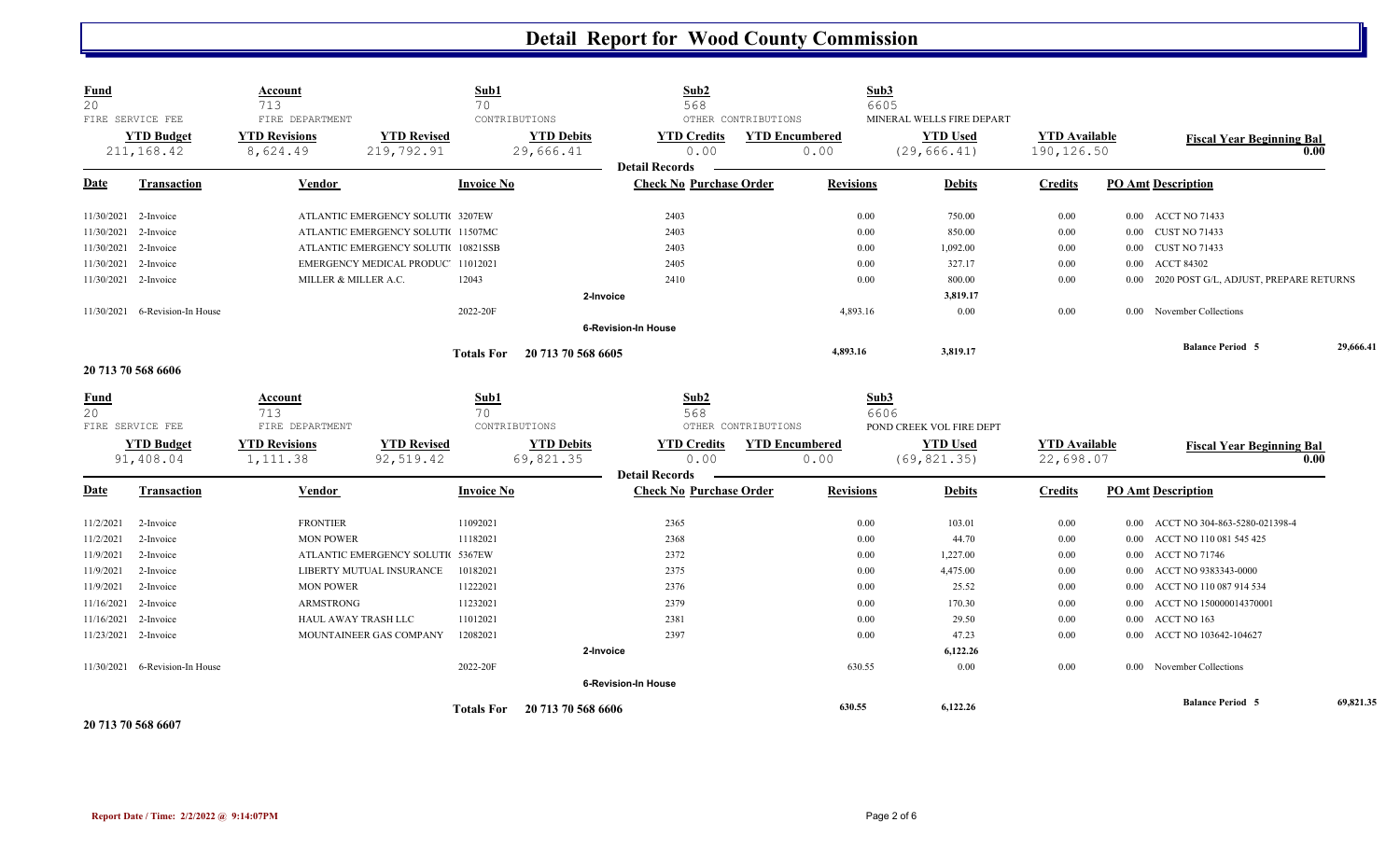| <b>YTD Revised</b><br><b>YTD Used</b><br><b>YTD Budget</b><br><b>YTD Revisions</b><br><b>YTD Debits</b><br><b>YTD Credits</b><br><b>YTD Encumbered</b><br><b>YTD Available</b><br><b>Fiscal Year Beginning Bal</b><br>16,337.50<br>124,893.30<br>20,046.43<br>0.00<br>104,846.87<br>108,555.80<br>0.00<br>(20, 046.43)<br>0.00<br><b>Detail Records</b><br><b>Check No Purchase Order</b><br>Date<br>Vendor<br><b>Invoice No</b><br><b>Revisions</b><br><b>Credits</b><br><b>PO Amt Description</b><br><b>Transaction</b><br><b>Debits</b><br>2373<br>11/9/2021<br>FIRE SAFETY EDUCATION<br>64706<br>0.00<br>800.00<br>0.00<br>0.00 CUST NO VVF001<br>2-Invoice<br>GLATFELTER SPECIALTY BENEF 93809124<br>2390<br>0.00<br>1,524.82<br>11/23/2021<br>2-Invoice<br>$0.00\,$<br>0.00 CUST NO C11777<br>10909063<br>2391<br>0.00<br>2,153.35<br>11/23/2021<br>KAESER & BLAIR INC<br>$0.00\,$<br><b>CUST NO 003036057</b><br>2-Invoice<br>0.00<br>2393<br>0.00<br>976.00<br>11/23/2021<br>MAHONE TIRE SERVICE INC<br>6817<br>0.00<br>LT285/20R17 TUNDRA RT<br>2-Invoice<br>0.00<br>MAS MODERN MARKETING<br>MMI143608<br>2408<br>0.00<br>228.31<br>0.00<br><b>BOOKMARKS</b><br>11/30/2021<br>2-Invoice<br>0.00<br>MMI143615<br>2408<br>0.00<br>805.50<br>2X2 TATTOOS<br>11/30/2021<br>2-Invoice<br>MAS MODERN MARKETING<br>0.00<br>0.00<br>MMI143607<br>2408<br>0.00<br>228.31<br>FIRE PREVENTION BOOKMARKS<br>11/30/2021 2-Invoice<br>MAS MODERN MARKETING<br>$0.00\,$<br>0.00<br>6,716.29<br>2-Invoice<br>0.00<br>11/30/2021 6-Revision-In House<br>2022-20F<br>9,269.21<br>0.00<br>November Collections<br>0.00<br><b>6-Revision-In House</b><br><b>Balance Period 5</b><br>20,046.43<br>9,269.21<br>6,716.29<br><b>Totals For</b><br>20 713 70 568 6607<br>20 713 70 568 6608<br>Sub1<br>Sub2<br>Sub3<br>Fund<br>Account<br>20<br>713<br>70<br>568<br>6608<br>FIRE SERVICE FEE<br>FIRE DEPARTMENT<br>CONTRIBUTIONS<br>OTHER CONTRIBUTIONS<br><b>WASHINGTON FIRE DEPT</b><br><b>YTD Revisions</b><br><b>YTD Revised</b><br><b>YTD Debits</b><br><b>YTD Credits</b><br><b>YTD Encumbered</b><br><b>YTD Used</b><br><b>YTD Budget</b><br><b>YTD</b> Available<br><b>Fiscal Year Beginning Bal</b><br>52,231.19<br>6,311.54<br>45, 919.65<br>47,055.81<br>5, 175.38<br>0.00<br>0.00<br>(6, 311.54)<br>0.00<br><b>Detail Records</b><br><b>Date</b><br><b>Check No Purchase Order</b><br><b>PO Amt Description</b><br><b>Transaction</b><br>Vendor<br><b>Invoice No</b><br><b>Revisions</b><br><b>Debits</b><br><b>Credits</b><br>11/30/2021 6-Revision-In House<br>2022-20F<br>2,936.28<br>0.00<br>0.00<br>November Collections<br>0.00<br><b>6-Revision-In House</b><br>6,311.54<br><b>Balance Period 5</b><br>2,936.28<br>20 713 70 568 6608<br><b>Totals For</b><br>20 713 70 568 6609<br>Sub3<br>Sub1<br>Sub2<br><u>Fund</u><br>Account<br>20<br>713<br>70<br>568<br>6609<br>FIRE SERVICE FEE<br>FIRE DEPARTMENT<br>OTHER CONTRIBUTIONS<br>CONTRIBUTIONS<br>WAVERLY FIRE DEPT<br><b>YTD Revisions</b><br><b>YTD Revised</b><br><b>YTD Debits</b><br><b>YTD Encumbered</b><br><b>YTD Used</b><br><b>YTD</b> Available<br><b>YTD Budget</b><br><b>YTD Credits</b><br><b>Fiscal Year Beginning Bal</b><br>7,022.64<br>83,054.95<br>90,077.59<br>26,180.76<br>0.00<br>0.00<br>(26, 180.76)<br>63,896.83<br>0.00<br><b>Detail Records</b><br><b>Invoice No</b><br><b>Check No Purchase Order</b><br><b>Revisions</b><br><b>PO Amt Description</b><br><b>Date</b><br><b>Transaction</b><br>Vendor<br><b>Debits</b><br><b>Credits</b><br>2372<br>0.00<br>525.00<br>0.00<br>0.00 CUST NO 72294<br>11/9/2021<br>2-Invoice<br>ATLANTIC EMERGENCY SOLUTI 11504MC<br>0.00<br>11/23/2021 2-Invoice<br>0.00<br>0.00 ACCT NO 72294<br>ATLANTIC EMERGENCY SOLUTI 1986MC | <b>Fund</b><br>20 | FIRE SERVICE FEE | Account<br>713<br>FIRE DEPARTMENT | Sub1<br>70<br>CONTRIBUTIONS | Sub2<br>568 | OTHER CONTRIBUTIONS | Sub3<br>6607 | <b>VIENNA FIRE DEPT</b> |  |  |
|-------------------------------------------------------------------------------------------------------------------------------------------------------------------------------------------------------------------------------------------------------------------------------------------------------------------------------------------------------------------------------------------------------------------------------------------------------------------------------------------------------------------------------------------------------------------------------------------------------------------------------------------------------------------------------------------------------------------------------------------------------------------------------------------------------------------------------------------------------------------------------------------------------------------------------------------------------------------------------------------------------------------------------------------------------------------------------------------------------------------------------------------------------------------------------------------------------------------------------------------------------------------------------------------------------------------------------------------------------------------------------------------------------------------------------------------------------------------------------------------------------------------------------------------------------------------------------------------------------------------------------------------------------------------------------------------------------------------------------------------------------------------------------------------------------------------------------------------------------------------------------------------------------------------------------------------------------------------------------------------------------------------------------------------------------------------------------------------------------------------------------------------------------------------------------------------------------------------------------------------------------------------------------------------------------------------------------------------------------------------------------------------------------------------------------------------------------------------------------------------------------------------------------------------------------------------------------------------------------------------------------------------------------------------------------------------------------------------------------------------------------------------------------------------------------------------------------------------------------------------------------------------------------------------------------------------------------------------------------------------------------------------------------------------------------------------------------------------------------------------------------------------------------------------------------------------------------------------------------------------------------------------------------------------------------------------------------------------------------------------------------------------------------------------------------------------------------------------------------------------------------------------------------------------------------------------------------------------------------------------------------------------------------------------------------------------------------------------------------------------------------|-------------------|------------------|-----------------------------------|-----------------------------|-------------|---------------------|--------------|-------------------------|--|--|
|                                                                                                                                                                                                                                                                                                                                                                                                                                                                                                                                                                                                                                                                                                                                                                                                                                                                                                                                                                                                                                                                                                                                                                                                                                                                                                                                                                                                                                                                                                                                                                                                                                                                                                                                                                                                                                                                                                                                                                                                                                                                                                                                                                                                                                                                                                                                                                                                                                                                                                                                                                                                                                                                                                                                                                                                                                                                                                                                                                                                                                                                                                                                                                                                                                                                                                                                                                                                                                                                                                                                                                                                                                                                                                                                                       |                   |                  |                                   |                             |             |                     |              |                         |  |  |
|                                                                                                                                                                                                                                                                                                                                                                                                                                                                                                                                                                                                                                                                                                                                                                                                                                                                                                                                                                                                                                                                                                                                                                                                                                                                                                                                                                                                                                                                                                                                                                                                                                                                                                                                                                                                                                                                                                                                                                                                                                                                                                                                                                                                                                                                                                                                                                                                                                                                                                                                                                                                                                                                                                                                                                                                                                                                                                                                                                                                                                                                                                                                                                                                                                                                                                                                                                                                                                                                                                                                                                                                                                                                                                                                                       |                   |                  |                                   |                             |             |                     |              |                         |  |  |
|                                                                                                                                                                                                                                                                                                                                                                                                                                                                                                                                                                                                                                                                                                                                                                                                                                                                                                                                                                                                                                                                                                                                                                                                                                                                                                                                                                                                                                                                                                                                                                                                                                                                                                                                                                                                                                                                                                                                                                                                                                                                                                                                                                                                                                                                                                                                                                                                                                                                                                                                                                                                                                                                                                                                                                                                                                                                                                                                                                                                                                                                                                                                                                                                                                                                                                                                                                                                                                                                                                                                                                                                                                                                                                                                                       |                   |                  |                                   |                             |             |                     |              |                         |  |  |
|                                                                                                                                                                                                                                                                                                                                                                                                                                                                                                                                                                                                                                                                                                                                                                                                                                                                                                                                                                                                                                                                                                                                                                                                                                                                                                                                                                                                                                                                                                                                                                                                                                                                                                                                                                                                                                                                                                                                                                                                                                                                                                                                                                                                                                                                                                                                                                                                                                                                                                                                                                                                                                                                                                                                                                                                                                                                                                                                                                                                                                                                                                                                                                                                                                                                                                                                                                                                                                                                                                                                                                                                                                                                                                                                                       |                   |                  |                                   |                             |             |                     |              |                         |  |  |
|                                                                                                                                                                                                                                                                                                                                                                                                                                                                                                                                                                                                                                                                                                                                                                                                                                                                                                                                                                                                                                                                                                                                                                                                                                                                                                                                                                                                                                                                                                                                                                                                                                                                                                                                                                                                                                                                                                                                                                                                                                                                                                                                                                                                                                                                                                                                                                                                                                                                                                                                                                                                                                                                                                                                                                                                                                                                                                                                                                                                                                                                                                                                                                                                                                                                                                                                                                                                                                                                                                                                                                                                                                                                                                                                                       |                   |                  |                                   |                             |             |                     |              |                         |  |  |
|                                                                                                                                                                                                                                                                                                                                                                                                                                                                                                                                                                                                                                                                                                                                                                                                                                                                                                                                                                                                                                                                                                                                                                                                                                                                                                                                                                                                                                                                                                                                                                                                                                                                                                                                                                                                                                                                                                                                                                                                                                                                                                                                                                                                                                                                                                                                                                                                                                                                                                                                                                                                                                                                                                                                                                                                                                                                                                                                                                                                                                                                                                                                                                                                                                                                                                                                                                                                                                                                                                                                                                                                                                                                                                                                                       |                   |                  |                                   |                             |             |                     |              |                         |  |  |
|                                                                                                                                                                                                                                                                                                                                                                                                                                                                                                                                                                                                                                                                                                                                                                                                                                                                                                                                                                                                                                                                                                                                                                                                                                                                                                                                                                                                                                                                                                                                                                                                                                                                                                                                                                                                                                                                                                                                                                                                                                                                                                                                                                                                                                                                                                                                                                                                                                                                                                                                                                                                                                                                                                                                                                                                                                                                                                                                                                                                                                                                                                                                                                                                                                                                                                                                                                                                                                                                                                                                                                                                                                                                                                                                                       |                   |                  |                                   |                             |             |                     |              |                         |  |  |
|                                                                                                                                                                                                                                                                                                                                                                                                                                                                                                                                                                                                                                                                                                                                                                                                                                                                                                                                                                                                                                                                                                                                                                                                                                                                                                                                                                                                                                                                                                                                                                                                                                                                                                                                                                                                                                                                                                                                                                                                                                                                                                                                                                                                                                                                                                                                                                                                                                                                                                                                                                                                                                                                                                                                                                                                                                                                                                                                                                                                                                                                                                                                                                                                                                                                                                                                                                                                                                                                                                                                                                                                                                                                                                                                                       |                   |                  |                                   |                             |             |                     |              |                         |  |  |
|                                                                                                                                                                                                                                                                                                                                                                                                                                                                                                                                                                                                                                                                                                                                                                                                                                                                                                                                                                                                                                                                                                                                                                                                                                                                                                                                                                                                                                                                                                                                                                                                                                                                                                                                                                                                                                                                                                                                                                                                                                                                                                                                                                                                                                                                                                                                                                                                                                                                                                                                                                                                                                                                                                                                                                                                                                                                                                                                                                                                                                                                                                                                                                                                                                                                                                                                                                                                                                                                                                                                                                                                                                                                                                                                                       |                   |                  |                                   |                             |             |                     |              |                         |  |  |
|                                                                                                                                                                                                                                                                                                                                                                                                                                                                                                                                                                                                                                                                                                                                                                                                                                                                                                                                                                                                                                                                                                                                                                                                                                                                                                                                                                                                                                                                                                                                                                                                                                                                                                                                                                                                                                                                                                                                                                                                                                                                                                                                                                                                                                                                                                                                                                                                                                                                                                                                                                                                                                                                                                                                                                                                                                                                                                                                                                                                                                                                                                                                                                                                                                                                                                                                                                                                                                                                                                                                                                                                                                                                                                                                                       |                   |                  |                                   |                             |             |                     |              |                         |  |  |
|                                                                                                                                                                                                                                                                                                                                                                                                                                                                                                                                                                                                                                                                                                                                                                                                                                                                                                                                                                                                                                                                                                                                                                                                                                                                                                                                                                                                                                                                                                                                                                                                                                                                                                                                                                                                                                                                                                                                                                                                                                                                                                                                                                                                                                                                                                                                                                                                                                                                                                                                                                                                                                                                                                                                                                                                                                                                                                                                                                                                                                                                                                                                                                                                                                                                                                                                                                                                                                                                                                                                                                                                                                                                                                                                                       |                   |                  |                                   |                             |             |                     |              |                         |  |  |
|                                                                                                                                                                                                                                                                                                                                                                                                                                                                                                                                                                                                                                                                                                                                                                                                                                                                                                                                                                                                                                                                                                                                                                                                                                                                                                                                                                                                                                                                                                                                                                                                                                                                                                                                                                                                                                                                                                                                                                                                                                                                                                                                                                                                                                                                                                                                                                                                                                                                                                                                                                                                                                                                                                                                                                                                                                                                                                                                                                                                                                                                                                                                                                                                                                                                                                                                                                                                                                                                                                                                                                                                                                                                                                                                                       |                   |                  |                                   |                             |             |                     |              |                         |  |  |
|                                                                                                                                                                                                                                                                                                                                                                                                                                                                                                                                                                                                                                                                                                                                                                                                                                                                                                                                                                                                                                                                                                                                                                                                                                                                                                                                                                                                                                                                                                                                                                                                                                                                                                                                                                                                                                                                                                                                                                                                                                                                                                                                                                                                                                                                                                                                                                                                                                                                                                                                                                                                                                                                                                                                                                                                                                                                                                                                                                                                                                                                                                                                                                                                                                                                                                                                                                                                                                                                                                                                                                                                                                                                                                                                                       |                   |                  |                                   |                             |             |                     |              |                         |  |  |
|                                                                                                                                                                                                                                                                                                                                                                                                                                                                                                                                                                                                                                                                                                                                                                                                                                                                                                                                                                                                                                                                                                                                                                                                                                                                                                                                                                                                                                                                                                                                                                                                                                                                                                                                                                                                                                                                                                                                                                                                                                                                                                                                                                                                                                                                                                                                                                                                                                                                                                                                                                                                                                                                                                                                                                                                                                                                                                                                                                                                                                                                                                                                                                                                                                                                                                                                                                                                                                                                                                                                                                                                                                                                                                                                                       |                   |                  |                                   |                             |             |                     |              |                         |  |  |
|                                                                                                                                                                                                                                                                                                                                                                                                                                                                                                                                                                                                                                                                                                                                                                                                                                                                                                                                                                                                                                                                                                                                                                                                                                                                                                                                                                                                                                                                                                                                                                                                                                                                                                                                                                                                                                                                                                                                                                                                                                                                                                                                                                                                                                                                                                                                                                                                                                                                                                                                                                                                                                                                                                                                                                                                                                                                                                                                                                                                                                                                                                                                                                                                                                                                                                                                                                                                                                                                                                                                                                                                                                                                                                                                                       |                   |                  |                                   |                             |             |                     |              |                         |  |  |
|                                                                                                                                                                                                                                                                                                                                                                                                                                                                                                                                                                                                                                                                                                                                                                                                                                                                                                                                                                                                                                                                                                                                                                                                                                                                                                                                                                                                                                                                                                                                                                                                                                                                                                                                                                                                                                                                                                                                                                                                                                                                                                                                                                                                                                                                                                                                                                                                                                                                                                                                                                                                                                                                                                                                                                                                                                                                                                                                                                                                                                                                                                                                                                                                                                                                                                                                                                                                                                                                                                                                                                                                                                                                                                                                                       |                   |                  |                                   |                             |             |                     |              |                         |  |  |
|                                                                                                                                                                                                                                                                                                                                                                                                                                                                                                                                                                                                                                                                                                                                                                                                                                                                                                                                                                                                                                                                                                                                                                                                                                                                                                                                                                                                                                                                                                                                                                                                                                                                                                                                                                                                                                                                                                                                                                                                                                                                                                                                                                                                                                                                                                                                                                                                                                                                                                                                                                                                                                                                                                                                                                                                                                                                                                                                                                                                                                                                                                                                                                                                                                                                                                                                                                                                                                                                                                                                                                                                                                                                                                                                                       |                   |                  |                                   |                             |             |                     |              |                         |  |  |
|                                                                                                                                                                                                                                                                                                                                                                                                                                                                                                                                                                                                                                                                                                                                                                                                                                                                                                                                                                                                                                                                                                                                                                                                                                                                                                                                                                                                                                                                                                                                                                                                                                                                                                                                                                                                                                                                                                                                                                                                                                                                                                                                                                                                                                                                                                                                                                                                                                                                                                                                                                                                                                                                                                                                                                                                                                                                                                                                                                                                                                                                                                                                                                                                                                                                                                                                                                                                                                                                                                                                                                                                                                                                                                                                                       |                   |                  |                                   |                             |             |                     |              |                         |  |  |
|                                                                                                                                                                                                                                                                                                                                                                                                                                                                                                                                                                                                                                                                                                                                                                                                                                                                                                                                                                                                                                                                                                                                                                                                                                                                                                                                                                                                                                                                                                                                                                                                                                                                                                                                                                                                                                                                                                                                                                                                                                                                                                                                                                                                                                                                                                                                                                                                                                                                                                                                                                                                                                                                                                                                                                                                                                                                                                                                                                                                                                                                                                                                                                                                                                                                                                                                                                                                                                                                                                                                                                                                                                                                                                                                                       |                   |                  |                                   |                             |             |                     |              |                         |  |  |
|                                                                                                                                                                                                                                                                                                                                                                                                                                                                                                                                                                                                                                                                                                                                                                                                                                                                                                                                                                                                                                                                                                                                                                                                                                                                                                                                                                                                                                                                                                                                                                                                                                                                                                                                                                                                                                                                                                                                                                                                                                                                                                                                                                                                                                                                                                                                                                                                                                                                                                                                                                                                                                                                                                                                                                                                                                                                                                                                                                                                                                                                                                                                                                                                                                                                                                                                                                                                                                                                                                                                                                                                                                                                                                                                                       |                   |                  |                                   |                             |             |                     |              |                         |  |  |
|                                                                                                                                                                                                                                                                                                                                                                                                                                                                                                                                                                                                                                                                                                                                                                                                                                                                                                                                                                                                                                                                                                                                                                                                                                                                                                                                                                                                                                                                                                                                                                                                                                                                                                                                                                                                                                                                                                                                                                                                                                                                                                                                                                                                                                                                                                                                                                                                                                                                                                                                                                                                                                                                                                                                                                                                                                                                                                                                                                                                                                                                                                                                                                                                                                                                                                                                                                                                                                                                                                                                                                                                                                                                                                                                                       |                   |                  |                                   |                             |             |                     |              |                         |  |  |
|                                                                                                                                                                                                                                                                                                                                                                                                                                                                                                                                                                                                                                                                                                                                                                                                                                                                                                                                                                                                                                                                                                                                                                                                                                                                                                                                                                                                                                                                                                                                                                                                                                                                                                                                                                                                                                                                                                                                                                                                                                                                                                                                                                                                                                                                                                                                                                                                                                                                                                                                                                                                                                                                                                                                                                                                                                                                                                                                                                                                                                                                                                                                                                                                                                                                                                                                                                                                                                                                                                                                                                                                                                                                                                                                                       |                   |                  |                                   |                             |             |                     |              |                         |  |  |
|                                                                                                                                                                                                                                                                                                                                                                                                                                                                                                                                                                                                                                                                                                                                                                                                                                                                                                                                                                                                                                                                                                                                                                                                                                                                                                                                                                                                                                                                                                                                                                                                                                                                                                                                                                                                                                                                                                                                                                                                                                                                                                                                                                                                                                                                                                                                                                                                                                                                                                                                                                                                                                                                                                                                                                                                                                                                                                                                                                                                                                                                                                                                                                                                                                                                                                                                                                                                                                                                                                                                                                                                                                                                                                                                                       |                   |                  |                                   |                             |             |                     |              |                         |  |  |
|                                                                                                                                                                                                                                                                                                                                                                                                                                                                                                                                                                                                                                                                                                                                                                                                                                                                                                                                                                                                                                                                                                                                                                                                                                                                                                                                                                                                                                                                                                                                                                                                                                                                                                                                                                                                                                                                                                                                                                                                                                                                                                                                                                                                                                                                                                                                                                                                                                                                                                                                                                                                                                                                                                                                                                                                                                                                                                                                                                                                                                                                                                                                                                                                                                                                                                                                                                                                                                                                                                                                                                                                                                                                                                                                                       |                   |                  |                                   |                             |             |                     |              |                         |  |  |
|                                                                                                                                                                                                                                                                                                                                                                                                                                                                                                                                                                                                                                                                                                                                                                                                                                                                                                                                                                                                                                                                                                                                                                                                                                                                                                                                                                                                                                                                                                                                                                                                                                                                                                                                                                                                                                                                                                                                                                                                                                                                                                                                                                                                                                                                                                                                                                                                                                                                                                                                                                                                                                                                                                                                                                                                                                                                                                                                                                                                                                                                                                                                                                                                                                                                                                                                                                                                                                                                                                                                                                                                                                                                                                                                                       |                   |                  |                                   |                             |             |                     |              |                         |  |  |
|                                                                                                                                                                                                                                                                                                                                                                                                                                                                                                                                                                                                                                                                                                                                                                                                                                                                                                                                                                                                                                                                                                                                                                                                                                                                                                                                                                                                                                                                                                                                                                                                                                                                                                                                                                                                                                                                                                                                                                                                                                                                                                                                                                                                                                                                                                                                                                                                                                                                                                                                                                                                                                                                                                                                                                                                                                                                                                                                                                                                                                                                                                                                                                                                                                                                                                                                                                                                                                                                                                                                                                                                                                                                                                                                                       |                   |                  |                                   |                             |             |                     |              |                         |  |  |
|                                                                                                                                                                                                                                                                                                                                                                                                                                                                                                                                                                                                                                                                                                                                                                                                                                                                                                                                                                                                                                                                                                                                                                                                                                                                                                                                                                                                                                                                                                                                                                                                                                                                                                                                                                                                                                                                                                                                                                                                                                                                                                                                                                                                                                                                                                                                                                                                                                                                                                                                                                                                                                                                                                                                                                                                                                                                                                                                                                                                                                                                                                                                                                                                                                                                                                                                                                                                                                                                                                                                                                                                                                                                                                                                                       |                   |                  |                                   |                             |             |                     |              |                         |  |  |
|                                                                                                                                                                                                                                                                                                                                                                                                                                                                                                                                                                                                                                                                                                                                                                                                                                                                                                                                                                                                                                                                                                                                                                                                                                                                                                                                                                                                                                                                                                                                                                                                                                                                                                                                                                                                                                                                                                                                                                                                                                                                                                                                                                                                                                                                                                                                                                                                                                                                                                                                                                                                                                                                                                                                                                                                                                                                                                                                                                                                                                                                                                                                                                                                                                                                                                                                                                                                                                                                                                                                                                                                                                                                                                                                                       |                   |                  |                                   |                             |             |                     |              |                         |  |  |
|                                                                                                                                                                                                                                                                                                                                                                                                                                                                                                                                                                                                                                                                                                                                                                                                                                                                                                                                                                                                                                                                                                                                                                                                                                                                                                                                                                                                                                                                                                                                                                                                                                                                                                                                                                                                                                                                                                                                                                                                                                                                                                                                                                                                                                                                                                                                                                                                                                                                                                                                                                                                                                                                                                                                                                                                                                                                                                                                                                                                                                                                                                                                                                                                                                                                                                                                                                                                                                                                                                                                                                                                                                                                                                                                                       |                   |                  |                                   |                             |             |                     |              |                         |  |  |
|                                                                                                                                                                                                                                                                                                                                                                                                                                                                                                                                                                                                                                                                                                                                                                                                                                                                                                                                                                                                                                                                                                                                                                                                                                                                                                                                                                                                                                                                                                                                                                                                                                                                                                                                                                                                                                                                                                                                                                                                                                                                                                                                                                                                                                                                                                                                                                                                                                                                                                                                                                                                                                                                                                                                                                                                                                                                                                                                                                                                                                                                                                                                                                                                                                                                                                                                                                                                                                                                                                                                                                                                                                                                                                                                                       |                   |                  |                                   |                             |             |                     |              |                         |  |  |
|                                                                                                                                                                                                                                                                                                                                                                                                                                                                                                                                                                                                                                                                                                                                                                                                                                                                                                                                                                                                                                                                                                                                                                                                                                                                                                                                                                                                                                                                                                                                                                                                                                                                                                                                                                                                                                                                                                                                                                                                                                                                                                                                                                                                                                                                                                                                                                                                                                                                                                                                                                                                                                                                                                                                                                                                                                                                                                                                                                                                                                                                                                                                                                                                                                                                                                                                                                                                                                                                                                                                                                                                                                                                                                                                                       |                   |                  |                                   |                             |             |                     |              |                         |  |  |
|                                                                                                                                                                                                                                                                                                                                                                                                                                                                                                                                                                                                                                                                                                                                                                                                                                                                                                                                                                                                                                                                                                                                                                                                                                                                                                                                                                                                                                                                                                                                                                                                                                                                                                                                                                                                                                                                                                                                                                                                                                                                                                                                                                                                                                                                                                                                                                                                                                                                                                                                                                                                                                                                                                                                                                                                                                                                                                                                                                                                                                                                                                                                                                                                                                                                                                                                                                                                                                                                                                                                                                                                                                                                                                                                                       |                   |                  |                                   |                             |             |                     |              |                         |  |  |
|                                                                                                                                                                                                                                                                                                                                                                                                                                                                                                                                                                                                                                                                                                                                                                                                                                                                                                                                                                                                                                                                                                                                                                                                                                                                                                                                                                                                                                                                                                                                                                                                                                                                                                                                                                                                                                                                                                                                                                                                                                                                                                                                                                                                                                                                                                                                                                                                                                                                                                                                                                                                                                                                                                                                                                                                                                                                                                                                                                                                                                                                                                                                                                                                                                                                                                                                                                                                                                                                                                                                                                                                                                                                                                                                                       |                   |                  |                                   |                             |             |                     |              |                         |  |  |
|                                                                                                                                                                                                                                                                                                                                                                                                                                                                                                                                                                                                                                                                                                                                                                                                                                                                                                                                                                                                                                                                                                                                                                                                                                                                                                                                                                                                                                                                                                                                                                                                                                                                                                                                                                                                                                                                                                                                                                                                                                                                                                                                                                                                                                                                                                                                                                                                                                                                                                                                                                                                                                                                                                                                                                                                                                                                                                                                                                                                                                                                                                                                                                                                                                                                                                                                                                                                                                                                                                                                                                                                                                                                                                                                                       |                   |                  |                                   |                             |             |                     |              |                         |  |  |
|                                                                                                                                                                                                                                                                                                                                                                                                                                                                                                                                                                                                                                                                                                                                                                                                                                                                                                                                                                                                                                                                                                                                                                                                                                                                                                                                                                                                                                                                                                                                                                                                                                                                                                                                                                                                                                                                                                                                                                                                                                                                                                                                                                                                                                                                                                                                                                                                                                                                                                                                                                                                                                                                                                                                                                                                                                                                                                                                                                                                                                                                                                                                                                                                                                                                                                                                                                                                                                                                                                                                                                                                                                                                                                                                                       |                   |                  |                                   |                             |             |                     |              |                         |  |  |
|                                                                                                                                                                                                                                                                                                                                                                                                                                                                                                                                                                                                                                                                                                                                                                                                                                                                                                                                                                                                                                                                                                                                                                                                                                                                                                                                                                                                                                                                                                                                                                                                                                                                                                                                                                                                                                                                                                                                                                                                                                                                                                                                                                                                                                                                                                                                                                                                                                                                                                                                                                                                                                                                                                                                                                                                                                                                                                                                                                                                                                                                                                                                                                                                                                                                                                                                                                                                                                                                                                                                                                                                                                                                                                                                                       |                   |                  |                                   |                             |             |                     |              |                         |  |  |
|                                                                                                                                                                                                                                                                                                                                                                                                                                                                                                                                                                                                                                                                                                                                                                                                                                                                                                                                                                                                                                                                                                                                                                                                                                                                                                                                                                                                                                                                                                                                                                                                                                                                                                                                                                                                                                                                                                                                                                                                                                                                                                                                                                                                                                                                                                                                                                                                                                                                                                                                                                                                                                                                                                                                                                                                                                                                                                                                                                                                                                                                                                                                                                                                                                                                                                                                                                                                                                                                                                                                                                                                                                                                                                                                                       |                   |                  |                                   |                             |             |                     |              |                         |  |  |
|                                                                                                                                                                                                                                                                                                                                                                                                                                                                                                                                                                                                                                                                                                                                                                                                                                                                                                                                                                                                                                                                                                                                                                                                                                                                                                                                                                                                                                                                                                                                                                                                                                                                                                                                                                                                                                                                                                                                                                                                                                                                                                                                                                                                                                                                                                                                                                                                                                                                                                                                                                                                                                                                                                                                                                                                                                                                                                                                                                                                                                                                                                                                                                                                                                                                                                                                                                                                                                                                                                                                                                                                                                                                                                                                                       |                   |                  |                                   |                             | 2386        |                     |              | 132.94                  |  |  |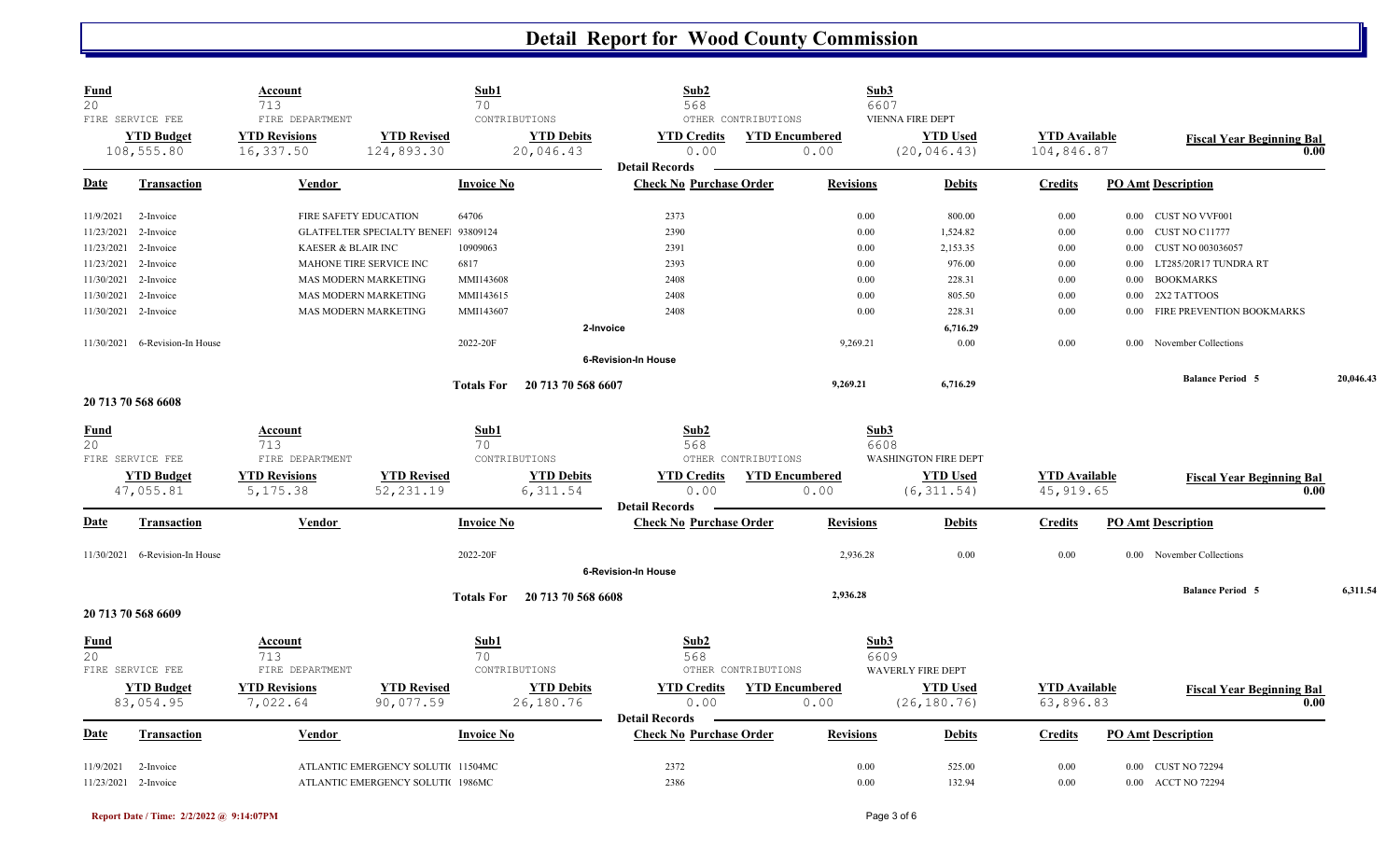|                    |                                |                      |                                      |                   |                               | <b>Detail Report for Wood County Commission</b>         |                       |                  |                          |                      |          |                                  |           |
|--------------------|--------------------------------|----------------------|--------------------------------------|-------------------|-------------------------------|---------------------------------------------------------|-----------------------|------------------|--------------------------|----------------------|----------|----------------------------------|-----------|
| 11/23/2021         | 2-Invoice                      |                      | ATLANTIC EMERGENCY SOLUTIC 4560EW    |                   |                               | 2386                                                    |                       | 0.00             | 64.00                    | 0.00                 |          | 0.00 ACCT NO 72294               |           |
| 11/23/2021         | 2-Invoice                      |                      | MILLER COMMUNICATIONS IN             | 118125            |                               | 2395                                                    |                       | 0.00             | 534.00                   | 0.00                 | 0.00     | <b>BATTERIES FOR TK5820</b>      |           |
|                    |                                |                      |                                      |                   | 2-Invoice                     |                                                         |                       |                  | 1,255.94                 |                      |          |                                  |           |
| 11/30/2021         | 6-Revision-In House            |                      |                                      | 2022-20F          |                               |                                                         |                       | 3,984.34         | 0.00                     | 0.00                 |          | 0.00 November Collections        |           |
|                    |                                |                      |                                      |                   |                               | 6-Revision-In House                                     |                       |                  |                          |                      |          |                                  |           |
|                    |                                |                      |                                      |                   | Totals For 20 713 70 568 6609 |                                                         |                       | 3,984.34         | 1,255.94                 |                      |          | <b>Balance Period 5</b>          | 26,180.76 |
| 20 713 70 568 6610 |                                |                      |                                      |                   |                               |                                                         |                       |                  |                          |                      |          |                                  |           |
|                    |                                |                      |                                      |                   |                               |                                                         |                       |                  |                          |                      |          |                                  |           |
| <b>Fund</b><br>20  |                                | Account<br>713       |                                      | Sub1<br>70        |                               | Sub2<br>568                                             |                       | Sub3             |                          |                      |          |                                  |           |
| FIRE SERVICE FEE   |                                | FIRE DEPARTMENT      |                                      | CONTRIBUTIONS     |                               |                                                         | OTHER CONTRIBUTIONS   | 6610             | WILLIAMSTOWN V.F.D.      |                      |          |                                  |           |
|                    | <b>YTD Budget</b>              | <b>YTD Revisions</b> | <b>YTD Revised</b>                   |                   | <b>YTD Debits</b>             | <b>YTD Credits</b>                                      | <b>YTD Encumbered</b> |                  | <b>YTD Used</b>          | <b>YTD Available</b> |          |                                  |           |
|                    | 266,200.10                     | 6,359.73             | 272,559.83                           |                   | 5,898.80                      | 0.00                                                    | 0.00                  |                  | (5, 898.80)              | 266,661.03           |          | <b>Fiscal Year Beginning Bal</b> | 0.00      |
|                    |                                |                      |                                      |                   |                               | <b>Detail Records</b>                                   |                       |                  |                          |                      |          |                                  |           |
| <b>Date</b>        | <b>Transaction</b>             | Vendor               |                                      | <b>Invoice No</b> |                               | <b>Check No Purchase Order</b>                          |                       | <b>Revisions</b> | <b>Debits</b>            | <b>Credits</b>       |          | <b>PO Amt Description</b>        |           |
| 11/2/2021          | 2-Invoice                      |                      | ATLANTIC EMERGENCY SOLUTIC 4841EW    |                   |                               | 2364                                                    |                       | 0.00             | 302.81                   | 0.00                 |          | 0.00 ACCT NO 72392               |           |
| 11/2/2021          | 2-Invoice                      |                      | ATLANTIC EMERGENCY SOLUTIC 10844SS   |                   |                               | 2364                                                    |                       | 0.00             | 1,469.87                 | $0.00\,$             |          | 0.00 CUST NO 72392               |           |
|                    |                                |                      |                                      |                   | 2-Invoice                     |                                                         |                       |                  | 1,772.68                 |                      |          |                                  |           |
| 11/30/2021         | 6-Revision-In House            |                      |                                      | 2022-20F          |                               |                                                         |                       | 3,608.23         | 0.00                     | $0.00\,$             |          | 0.00 November Collections        |           |
|                    |                                |                      |                                      |                   |                               | <b>6-Revision-In House</b>                              |                       |                  |                          |                      |          |                                  |           |
|                    |                                |                      |                                      | <b>Totals For</b> | 20 713 70 568 6610            |                                                         |                       | 3,608.23         | 1,772.68                 |                      |          | <b>Balance Period 5</b>          | 5,898.80  |
| 20 713 70 568 6611 |                                |                      |                                      |                   |                               |                                                         |                       |                  |                          |                      |          |                                  |           |
| <b>Fund</b>        |                                | <b>Account</b>       |                                      | Sub1              |                               | Sub2                                                    |                       | Sub3             |                          |                      |          |                                  |           |
| 20                 |                                | 713                  |                                      | 70                |                               | 568                                                     |                       | 6611             |                          |                      |          |                                  |           |
| FIRE SERVICE FEE   |                                | FIRE DEPARTMENT      |                                      | CONTRIBUTIONS     |                               |                                                         | OTHER CONTRIBUTIONS   |                  | BLENNERHASSETT FIRE DEPT |                      |          |                                  |           |
|                    | <b>YTD Budget</b>              | <b>YTD Revisions</b> | <b>YTD Revised</b>                   |                   | <b>YTD Debits</b>             | <b>YTD Credits</b>                                      | <b>YTD Encumbered</b> |                  | <b>YTD Used</b>          | <b>YTD</b> Available |          | <b>Fiscal Year Beginning Bal</b> |           |
|                    | 156,727.59                     | 4,220.70             | 160,948.29                           |                   | 41, 913.39                    | 0.00                                                    | 0.00                  |                  | (41, 913.39)             | 119,034.90           |          |                                  | 0.00      |
| <b>Date</b>        | <b>Transaction</b>             | Vendor               |                                      | <b>Invoice No</b> |                               | <b>Detail Records</b><br><b>Check No Purchase Order</b> |                       | <b>Revisions</b> | <b>Debits</b>            | <b>Credits</b>       |          | <b>PO Amt Description</b>        |           |
|                    |                                |                      |                                      |                   |                               | 2371                                                    |                       |                  |                          |                      |          | <b>BURN BUILDING PAYMENT</b>     |           |
| 11/2/2021          | 2-Invoice                      |                      | WOOD COUNTY FIRE FIGHTER'S 11012021B |                   |                               |                                                         |                       | 0.00             | 2,000.00<br>2,000.00     | $0.00\,$             | $0.00\,$ |                                  |           |
|                    | 11/30/2021 6-Revision-In House |                      |                                      | 2022-20F          | 2-Invoice                     |                                                         |                       | 2,394.64         | 0.00                     | $0.00\,$             |          | 0.00 November Collections        |           |
|                    |                                |                      |                                      |                   |                               | 6-Revision-In House                                     |                       |                  |                          |                      |          |                                  |           |
|                    |                                |                      |                                      |                   |                               |                                                         |                       |                  |                          |                      |          | <b>Balance Period 5</b>          | 41,913.39 |
| 20 713 70 568 6612 |                                |                      |                                      |                   | Totals For 20 713 70 568 6611 |                                                         |                       | 2,394.64         | 2,000.00                 |                      |          |                                  |           |
|                    |                                |                      |                                      |                   |                               |                                                         |                       |                  |                          |                      |          |                                  |           |
|                    |                                | <b>Account</b>       |                                      | Sub1              |                               | Sub2                                                    |                       | Sub3             |                          |                      |          |                                  |           |
| $\frac{Fund}{20}$  |                                | 713                  |                                      | 70                |                               | 568                                                     |                       | 6612             |                          |                      |          |                                  |           |
| FIRE SERVICE FEE   |                                | FIRE DEPARTMENT      |                                      | CONTRIBUTIONS     |                               |                                                         | OTHER CONTRIBUTIONS   |                  | EASTWOOD FIRE DEPARTMENT |                      |          |                                  |           |
|                    | <b>YTD Budget</b>              | <b>YTD Revisions</b> | <b>YTD Revised</b>                   |                   | <b>YTD Debits</b>             | <b>YTD Credits</b>                                      | <b>YTD Encumbered</b> |                  | <b>YTD Used</b>          | <b>YTD</b> Available |          | <b>Fiscal Year Beginning Bal</b> |           |
|                    | 101,282.71                     | 7,606.66             | 108,889.37                           |                   | 93,236.63                     | 5,541.51                                                | 0.00                  |                  | (87, 695.12)             | 21, 194. 25          |          |                                  | 0.00      |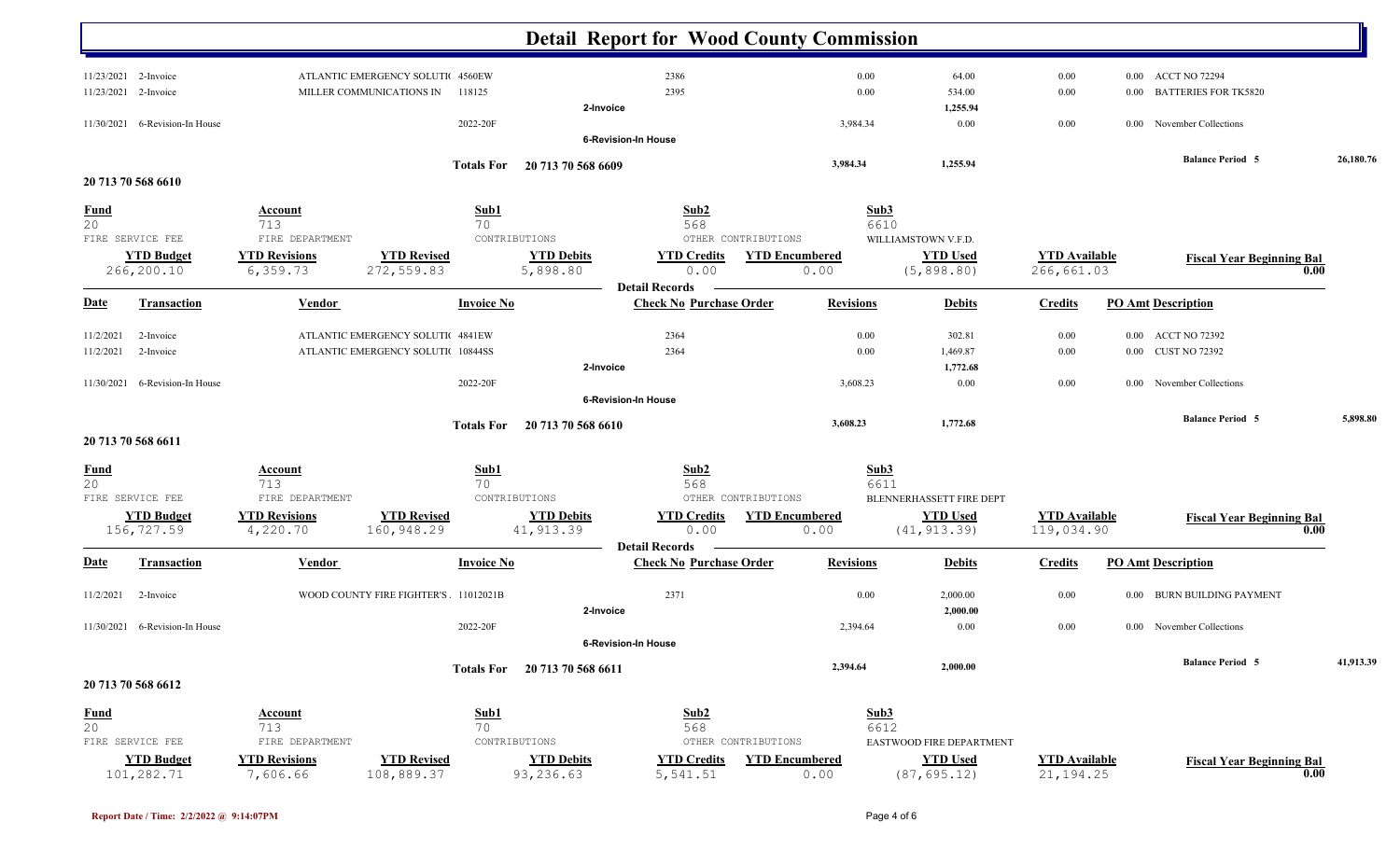|             |                                 |                                  |                                      |                                | <b>Detail Records</b>                                   |                               |                                 |                                    |          |                                  |           |
|-------------|---------------------------------|----------------------------------|--------------------------------------|--------------------------------|---------------------------------------------------------|-------------------------------|---------------------------------|------------------------------------|----------|----------------------------------|-----------|
| <u>Date</u> | <b>Transaction</b>              | Vendor                           | <b>Invoice No</b>                    |                                | <b>Check No Purchase Order</b>                          | <b>Revisions</b>              | <b>Debits</b>                   | <b>Credits</b>                     |          | <b>PO Amt Description</b>        |           |
| 11/23/2021  | 2-Invoice                       |                                  | ATLANTIC EMERGENCY SOLUTI 11502MC    |                                | 2386                                                    | 0.00                          | 600.00                          | 0.00                               |          | 0.00 ACCT NO 70665               |           |
|             | 11/23/2021 2-Invoice            | <b>CAS CABLE</b>                 | 12102021                             |                                | 2387                                                    | 0.00                          | 120.47                          | 0.00                               |          | 0.00 ACCT NO 003-082681          |           |
| 11/23/2021  | 2-Invoice                       |                                  | CLAYWOOD PARK PUBLIC SERV: 11202021  |                                | 2388                                                    | 0.00                          | 33.57                           | 0.00                               | 0.00     | ACCT NO 2302400-0                |           |
| 11/23/2021  | 2-Invoice                       | <b>DOMINION HOPE</b>             | 12012021                             |                                | 2389                                                    | 0.00                          | 79.48                           | 0.00                               | 0.00     | ACCT NO 7 1000 0002 6009         |           |
| 11/23/2021  | 2-Invoice                       |                                  | MUNICIPAL EMERGENCY SERVIC IN1636644 |                                | 2394                                                    | 0.00                          | 1,398.02                        | 0.00                               | 0.00     | <b>CUST NO C255805</b>           |           |
| 11/23/2021  | 2-Invoice                       | <b>MON POWER</b>                 | 11302021                             |                                | 2396                                                    | 0.00                          | 48.54                           | 0.00                               | 0.00     | ACCT NO 110 083 174 166          |           |
| 11/23/2021  | 2-Invoice                       | <b>MON POWER</b>                 | 11292021B                            |                                | 2396                                                    | 0.00                          | 192.74                          | 0.00                               | 0.00     | ACCT NO 110 088 921 462          |           |
| 11/23/2021  | 2-Invoice                       | PLUM ST PIGGLY WIGGLY            | 05697533                             |                                | 2398                                                    | 0.00                          | 503.97                          | 0.00                               | 0.00     | ACCT NO 87                       |           |
| 11/23/2021  | 2-Invoice                       | STATE ELECTRIC SUPPLY CO         | 520620                               |                                | 2399                                                    | 0.00                          | 212.51                          | 0.00                               | 0.00     | <b>CUST NO 520620</b>            |           |
| 11/23/2021  | 2-Invoice                       | <b>TRAVELERS - RMD</b>           | 12232021                             |                                | 2400                                                    | $0.00\,$                      | 3,108.00                        | 0.00                               | 0.00     | POLICY NO 1K07236A               |           |
|             | 11/23/2021 2-Invoice            | <b>VOYAGER</b>                   | 11192021                             |                                | 2401                                                    | 0.00                          | 202.02                          | 0.00                               | $0.00\,$ | ACCT NO 869242917                |           |
|             |                                 |                                  |                                      | 2-Invoice                      |                                                         |                               | 6,499.32                        |                                    |          |                                  |           |
|             | 11/30/2021 6-Revision-In House  |                                  | 2022-20F                             |                                |                                                         | 4,315.69                      | 0.00                            | $0.00\,$                           |          | 0.00 November Collections        |           |
|             |                                 |                                  |                                      |                                | <b>6-Revision-In House</b>                              |                               |                                 |                                    |          |                                  |           |
|             |                                 |                                  |                                      | Totals For 20 713 70 568 6612  |                                                         | 4,315.69                      | 6,499.32                        |                                    |          | <b>Balance Period 5</b>          | 87,695.12 |
|             | 20 713 70 568 6613              |                                  |                                      |                                |                                                         |                               |                                 |                                    |          |                                  |           |
| Fund        |                                 | Account                          | Sub1                                 |                                | Sub2                                                    |                               | Sub3                            |                                    |          |                                  |           |
| 20          |                                 | 713                              | 70                                   |                                | 568                                                     |                               | 6613                            |                                    |          |                                  |           |
|             | FIRE SERVICE FEE                | FIRE DEPARTMENT                  |                                      | CONTRIBUTIONS                  | OTHER CONTRIBUTIONS                                     |                               | DEERWALK FIRE DEPARTMENT        |                                    |          |                                  |           |
|             | <b>YTD Budget</b>               | <b>YTD Revisions</b>             | <b>YTD Revised</b>                   | <b>YTD Debits</b>              | <b>YTD Credits</b>                                      | <b>YTD Encumbered</b>         | <b>YTD Used</b>                 | <b>YTD Available</b>               |          | <b>Fiscal Year Beginning Bal</b> |           |
|             | 127, 139.58                     | 1,030.61                         | 128,170.19                           | 54,150.28                      | 0.00                                                    | 0.00                          | (54, 150.28)                    | 74,019.91                          |          |                                  | 0.00      |
| <u>Date</u> | <b>Transaction</b>              | Vendor                           | <b>Invoice No</b>                    |                                | <b>Detail Records</b><br><b>Check No Purchase Order</b> | <b>Revisions</b>              | <b>Debits</b>                   | <b>Credits</b>                     |          | <b>PO Amt Description</b>        |           |
|             |                                 |                                  |                                      |                                |                                                         |                               |                                 |                                    |          |                                  |           |
| 11/9/2021   | 2-Invoice                       |                                  | ATLANTIC EMERGENCY SOLUTI 10864SS    |                                | 2372                                                    | $0.00\,$                      | 991.66                          | 0.00                               |          | 0.00 CUST NO 70608               |           |
| 11/23/2021  | 2-Invoice                       |                                  | ATLANTIC EMERGENCY SOLUTIC 11506MC   |                                | 2386                                                    | 0.00                          | 425.00                          | 0.00                               |          | 0.00 CUST NO 70608               |           |
| 11/30/2021  | 2-Invoice                       |                                  | ATLANTIC EMERGENCY SOLUTIC 5783EW    |                                | 2403                                                    | 0.00                          | 220.00                          | 0.00                               | $0.00\,$ | <b>REPAIR</b>                    |           |
| 11/30/2021  | 2-Invoice                       |                                  | ATLANTIC EMERGENCY SOLUTIC 5782EW    |                                | 2403                                                    | $0.00\,$                      | 200.00                          | 0.00                               |          | 0.00 REPAIR                      |           |
| 11/30/2021  | 2-Invoice                       |                                  | EMERGENCY MEDICAL PRODUC' 2298306    |                                | 2405                                                    | 0.00                          | 941.13                          | 0.00                               |          | 0.00 ACCT 44941                  |           |
| 11/30/2021  | 2-Invoice                       | MCNEIL & COMPANY INC             | 28115129                             |                                | 2409                                                    | 0.00                          | 333.00                          | 0.00                               | 0.00     | 11ADD8409704                     |           |
|             |                                 |                                  |                                      | 2-Invoice                      |                                                         |                               | 3,110.79                        |                                    |          |                                  |           |
|             | 11/30/2021 6-Revision-In House  |                                  | 2022-20F                             |                                |                                                         | 584.72                        | 0.00                            | 0.00                               |          | 0.00 November Collections        |           |
|             |                                 |                                  |                                      |                                | <b>6-Revision-In House</b>                              |                               |                                 |                                    |          | <b>Balance Period 5</b>          | 54,150.28 |
|             | 20 713 70 568 6614              |                                  |                                      | Totals For 20 713 70 568 6613  |                                                         | 584.72                        | 3,110.79                        |                                    |          |                                  |           |
|             |                                 |                                  |                                      |                                |                                                         |                               |                                 |                                    |          |                                  |           |
| <u>Fund</u> |                                 | <b>Account</b>                   | Sub1                                 |                                | Sub2                                                    |                               | Sub3                            |                                    |          |                                  |           |
| 20          |                                 | 713                              | 70                                   |                                | 568                                                     |                               | 6614                            |                                    |          |                                  |           |
|             | FIRE SERVICE FEE                | FIRE DEPARTMENT                  |                                      | CONTRIBUTIONS                  | OTHER CONTRIBUTIONS                                     |                               | LUBECK FIRE DEPARTMENT          |                                    |          |                                  |           |
|             | <b>YTD Budget</b><br>196,642.39 | <b>YTD Revisions</b><br>6,114.05 | <b>YTD Revised</b><br>202,756.44     | <b>YTD Debits</b><br>29,790.99 | <b>YTD Credits</b><br>0.00                              | <b>YTD Encumbered</b><br>0.00 | <b>YTD Used</b><br>(29, 790.99) | <b>YTD Available</b><br>172,965.45 |          | <b>Fiscal Year Beginning Bal</b> | 0.00      |